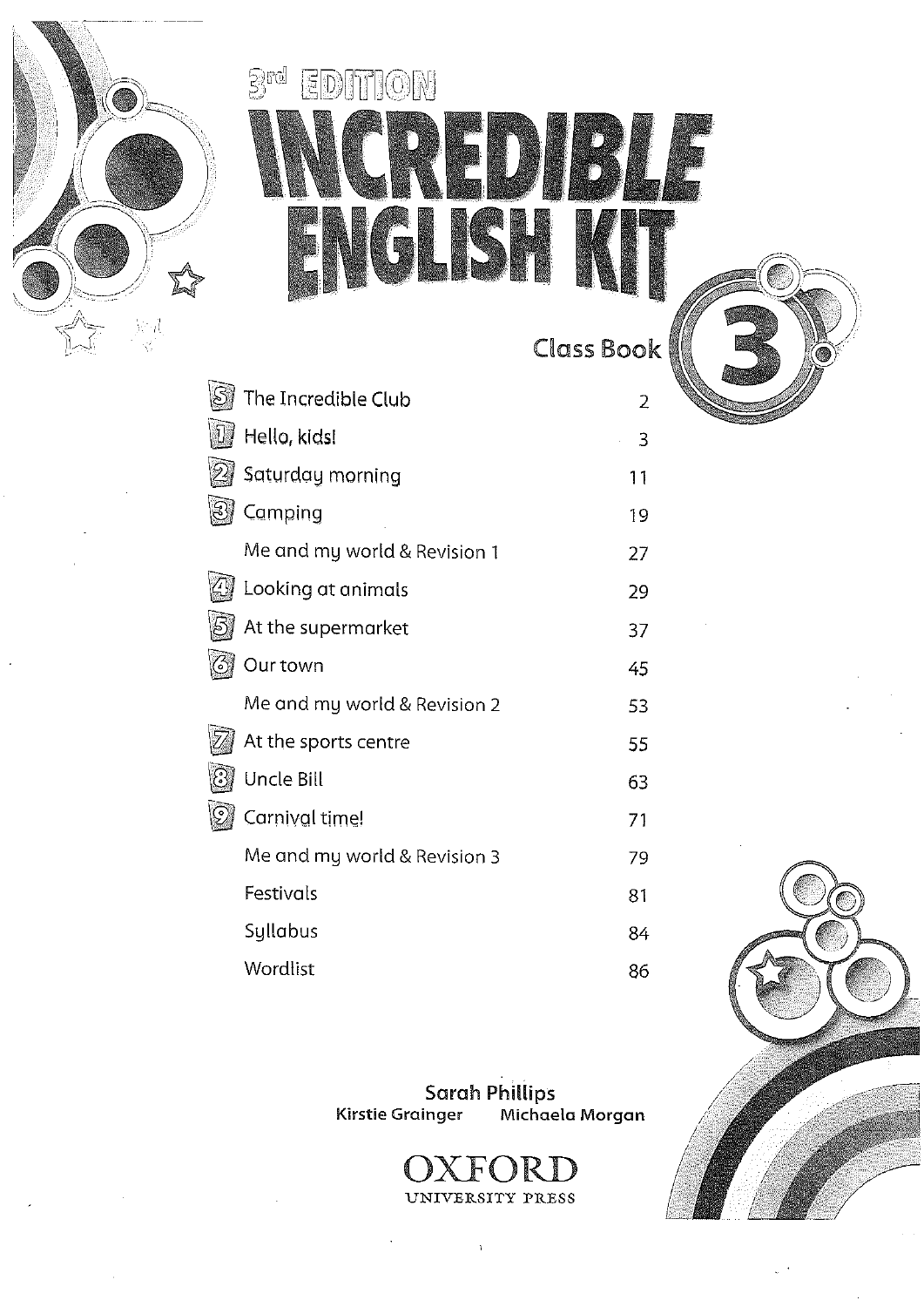# Syllabus

| Unite            | <b>Surveivies</b>                                                                                                                                                                                                                                                                                                    | Vocabulary                                                                                                                                                                                                    | Learning (inrough English'                                                                                                                                                                                        | Whiding                                                                              |
|------------------|----------------------------------------------------------------------------------------------------------------------------------------------------------------------------------------------------------------------------------------------------------------------------------------------------------------------|---------------------------------------------------------------------------------------------------------------------------------------------------------------------------------------------------------------|-------------------------------------------------------------------------------------------------------------------------------------------------------------------------------------------------------------------|--------------------------------------------------------------------------------------|
| S                | Personal information questions<br>When's your birthday?<br>It's on the (twenty-third of October).<br>What's your phone number?<br>What's your surname?<br>What's your name?<br>How old are you?<br>$\mathbb{I}'$ m                                                                                                   | <b>Ordinal numbers</b><br>first, second, third<br>Months of the year<br>January, February, March,<br>April, May, June, July, August,<br>September, October, November,<br>December                             | topic and language                                                                                                                                                                                                |                                                                                      |
| . D.             | Prepositions<br>behind, in front of, next to, in, on, under<br>is I are<br>The (glasses) are next to the (bag).<br>Where are my ? They're<br>They aren't<br>Are they ?<br>Its $\dots$<br>The (cat's) in the (bag).                                                                                                   | Personal possessions<br>bag, cat, cards, football, glasses,<br>magazine, rollerblades, sweets,<br>umbrella, watch<br>Days of the week<br>Monday, Tuesday, Wednesday,<br>Thursday, Friday, Saturday,<br>Sunday | Maths. Telling the time<br><b>Time phrases</b><br>What's the time?<br>It's seven o'clock.<br>It's quarter past seven.<br>It's half past seven.<br>It's quarter to eight.<br>morning, night, afternoon,<br>evening | Writing task<br>A leaflet<br>Writing tip<br>Starting and end<br>sentences            |
| $\mathfrak{B}_0$ | I've got (sweets and a magazine).<br>Possessive adjectives<br>his / her<br>What colour's his jacket?<br>What colour are her shoes?<br>this / these, possessive's<br>This is (Luke's CD).<br>These are (Molly's shoes).<br>Present continuous with wearing<br>What's he / she / Finn wearing?<br>He's / She's wearing | Clothes<br>belt, cap, coat, dress, gloves,<br>scarf, shoes, shirt, tights, tracksuit,<br>trainers, trousers                                                                                                   | Art: Portraits<br>Adjectives to describe people<br>rich, poor, serious, angry,<br>happy, sad                                                                                                                      | Writing task<br>An interview<br>Writing tip<br>Joining ideas wit<br>and, but and too |
| 3,               | have got<br>Have you got a (torch)?<br>Have you got any (brothers)?<br>I haven't got a / any<br>is / are, prepositions<br>Is the (comb) on the (bed)?<br>No, it's on the (chair).<br>Are the (pyjamas) under the (table)?<br>No, they're on the (bed).                                                               | <b>Camping things</b><br>blanket, book, comb, mat,<br>pillow, pyjamas, sleeping bag,<br>sunglasses, teddy, toothbrush,<br>torch, towel                                                                        | Music: Describing music<br>Adjectives to describe music<br>high, low, fast, slow, loud, quiet                                                                                                                     | Writing task<br>A postcard<br>Writing tip<br>Starting and end<br>sentences           |
|                  | has got<br>Has he got a (guinea pig)?<br>Has she got a (lizard)?<br>He / She hasn't got<br>He / She's got<br>like<br>Do you like (guinea pigs)?<br>I like / don't like (snails).                                                                                                                                     | Animals<br>ant, butterfly, canary, fish,<br>guinea pig, lizard, parrot, rabbit,<br>snail, snake, stick insect, tortoise                                                                                       | Science: Insects<br>Insects<br>fly, bee, ladybird, grasshopper,<br>dragonfly                                                                                                                                      | Writing task<br>A fact file<br>Writing tip<br>Placement of<br>adjectives             |
|                  | <b>Suille bus</b>                                                                                                                                                                                                                                                                                                    |                                                                                                                                                                                                               |                                                                                                                                                                                                                   |                                                                                      |

 $\bar{\mathcal{A}}$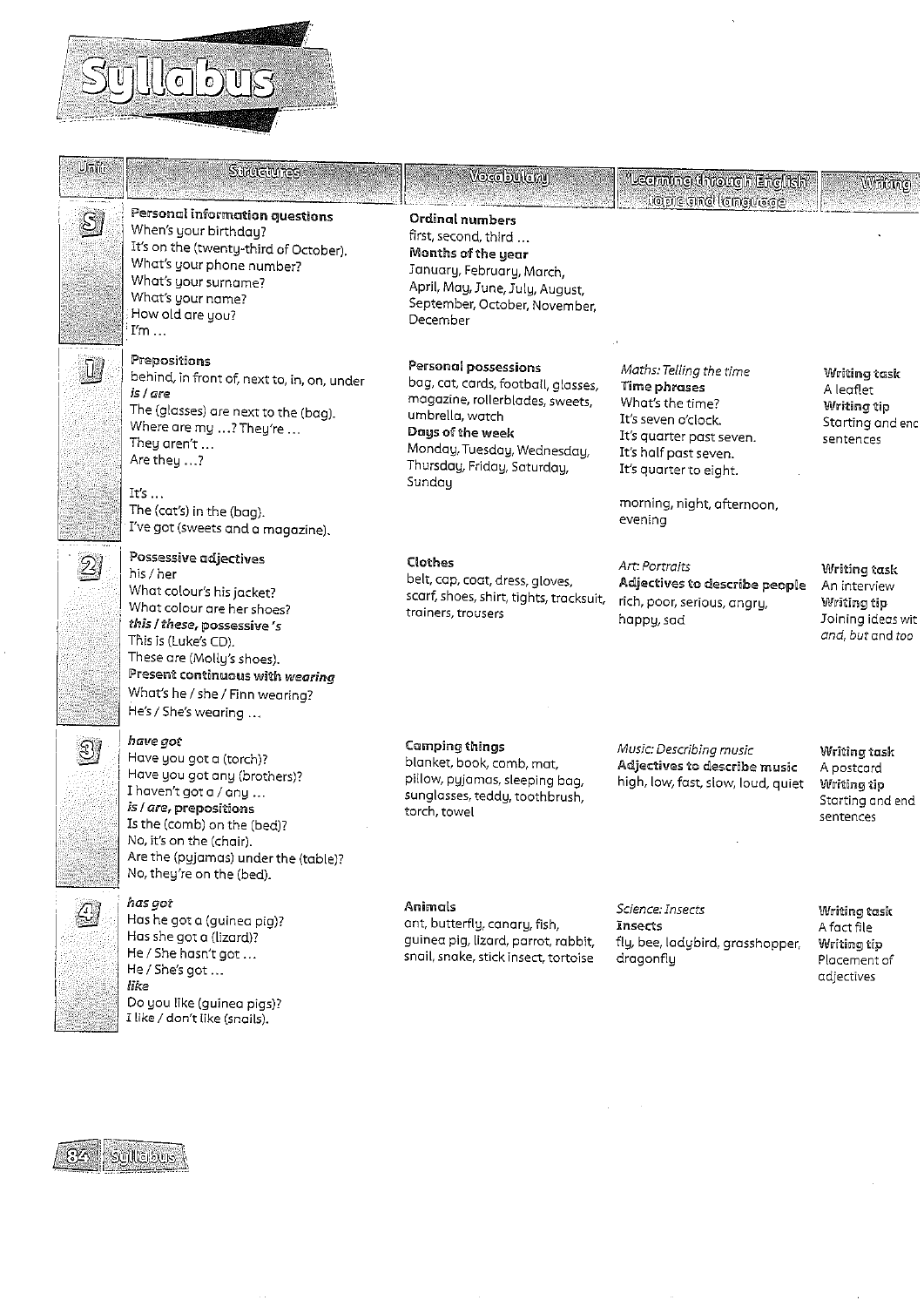| Umit                        | Sunuciumes                                                                                                                                                                                                                                                        | <b>Vocabularu</b>                                                                                                                                           | <u>'Leaming through English'</u><br>uppic and langurage                                                      | Wrffting                                                                                                                 |
|-----------------------------|-------------------------------------------------------------------------------------------------------------------------------------------------------------------------------------------------------------------------------------------------------------------|-------------------------------------------------------------------------------------------------------------------------------------------------------------|--------------------------------------------------------------------------------------------------------------|--------------------------------------------------------------------------------------------------------------------------|
| $\overline{\mathbb{S}}$     | like<br>He likes / doesn't like<br>Does he / she like?<br>How much is I are<br>How much is (flour)?<br>It's<br>How much are (strawberries)?<br>They're $\dots$                                                                                                    | Food<br>asparagus, biscuits, broccoli,<br>butter, cheese, cocoa, coconuts,<br>eggs, flour, spinach, strawberries,<br>sugar                                  | Science: Fruit and vegetables<br>Parts of a plant<br>flower, fruit, leaf, stem, root,<br>seed                | Writing tosk<br>A recipe<br>Writing tip<br>Using imperatives<br>to write instructions                                    |
| $\circledcirc$              | Prepositions<br>opposite<br>There is I are<br>There's a (slide).<br>There are (eight swings).<br>Is there $\alpha$ ?<br>Are there any ?<br>Where's the (shopping centre)?<br>It's (next to) the (park).                                                           | Places in a town<br>bus station, car park, cinema,<br>library, park, post office,<br>restaurant, school,<br>shopping centre, supermarket,<br>swimming pool  | Geography: Maps<br>Places in the countryside<br>beach, bridge, path,<br>picnic area, river, shop, wood       | Writing task<br>A description of<br>a place<br>Writing tip<br>Using <i>because</i> to<br>give reasons or<br>explanations |
| $\bar{Z}$                   | Present simple<br>Do you play (chess)?<br>Do you do (judo)?<br>I play (tennis).<br>I don't do (judo).<br>Is there a (tennis) class on Monday?<br>There's (football) on Monday.                                                                                    | Sports<br>badminton, baseball, basketball,<br>chess, football, gymnastics,<br>hockey, judo, table tennis, tennis,<br>volleyball                             | Maths: Fractions<br><b>Football things</b><br>drum, flag, hat, T-shirt, wig<br>half, quarter, three quarters | Writing task<br>A notice<br>Writing tip<br>Using the<br>prepositions on, at,<br>and from  to.                            |
| $\odot$                     | Present simple<br>What time does he (have breakfast)?<br>What time does he (leave work)?<br>He has / leaves / gets / goes<br>He works in (Middleton).<br>He doesn't work in (Middleton).<br>Do you get up at (eight o'clock)?<br>No, I get up at (seven o'clock). | Daily routines<br>get up, have a shower,<br>have breakfast, go to work,<br>go to school, have lunch,<br>leave work, leave school,<br>have dinner, go to bed | Science: Electrical circuits<br><b>Electrical components</b><br>bulb, battery, wire, motor,<br>switch        | <b>Writing task</b><br>An advert<br>Writing tip<br>Word order in<br>questions                                            |
| $\overline{\odot}$<br>فيكتا | Past simple (was / were)<br>I was a magician.<br>Were you at the carnival?<br>Was it good?<br>It was brilliant!<br>I wasn't at the park.<br>Present continuous<br>What is the queen doing?<br>She's singing.                                                      | Carnival characters<br>clown, juggler, king, queen,<br>prince, princess, knight, lady,<br>magician, acrobat, pirate, dancer                                 | Art: Drawing figures<br>Parts of the body<br>elbow, foot, hand, head, hip,<br>knee, neck, shoulder           | Writing task<br>A blog<br>Writing tip<br>Using the past form<br>of regular verbs                                         |
|                             |                                                                                                                                                                                                                                                                   |                                                                                                                                                             |                                                                                                              |                                                                                                                          |

**POSTER**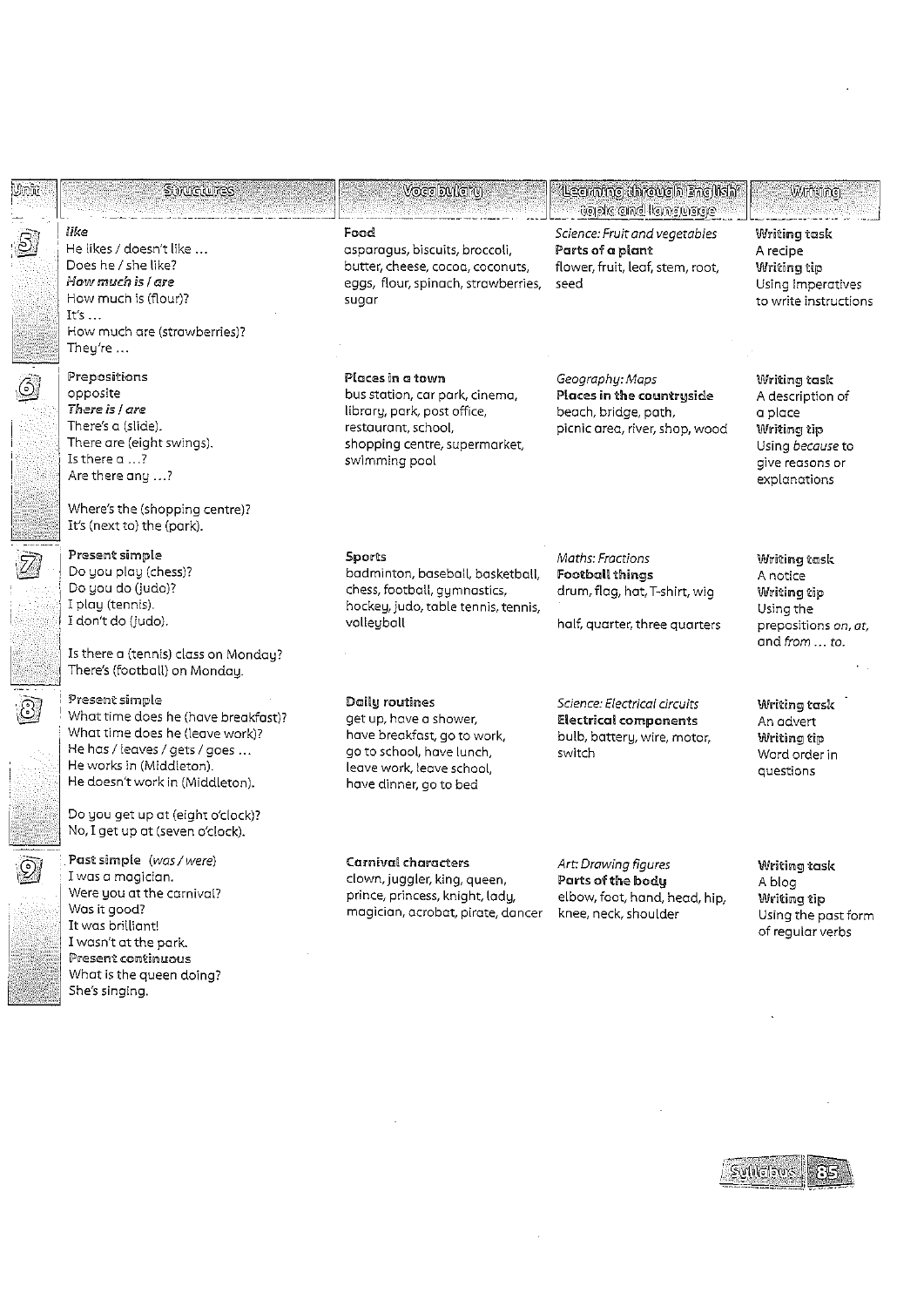## **Incredible English 3 1st Trimester Objectives Official exam preparation: Trinity GESE 3**

You must finish units 1, 2, and 3.

You are also expected to do some Christmas activities in class.

As with all classes, there is a lot of information, skip anything that isn't necessary, as long as the students are preparing for Trinity GESE 3 & their Trimester exams.

Trinity things to work on throughout the trimester (some covered in the mini Starter unit):

- General greetings: Hello, goodbye, How are you today?, etc.
- Date & Weather
- Days of the week, months of the year, and ordinal numbers up to  $31<sup>st</sup>$  (Date)
- Present continuous is not covered in this book and very important for GESE 3, try to review extremely often and at the beginning of the year as the students should still remember from IE 2

You will want to practice these specific things from each unit, students need to practice all areas of language: reading, writing, understanding, and speaking.

|        | Vocabulary                  | Grammar                    | Trinity specific things  |
|--------|-----------------------------|----------------------------|--------------------------|
|        | <b>Personal possessions</b> | Is/are, it's, prepositions | Prepositions of time:    |
|        | on page 3                   | on page 6                  | on, in, at / When do you |
|        |                             |                            | go to English class?     |
|        | <b>Activities</b>           | can                        | What time do you         |
| Unit 1 | on page 7                   | on page 7                  | watch TV?                |
|        |                             |                            |                          |
|        |                             | telling time               | Daily routines / What    |
|        |                             | on pages 8-9               | time is it? What time do |
|        |                             |                            | you play on the          |
|        |                             |                            | computer?                |

|        | Vocabulary     | Grammar                   | Trinity specific things             |
|--------|----------------|---------------------------|-------------------------------------|
|        | <b>Clothes</b> | Possessives - his/her,    | Linking words / I'm                 |
|        | on page 11     | this/these and 's         | wearing a blue cap and              |
| Unit 2 |                | throughout the unit       | red trainers.                       |
|        |                | <b>Present continuous</b> | Daily routines / What               |
|        |                | with wearing              | days do you go school?              |
|        |                | throughout the unit       | What day do you go to<br>the beach? |

*Extra notes from Unit 2* :

Activity book page 19 talks about and/but/too  $-$  students can practice using these as much as possible

Try to mention the idea of contractions from the beginning of the year and have students using these forms, Class book page 14 introduces the idea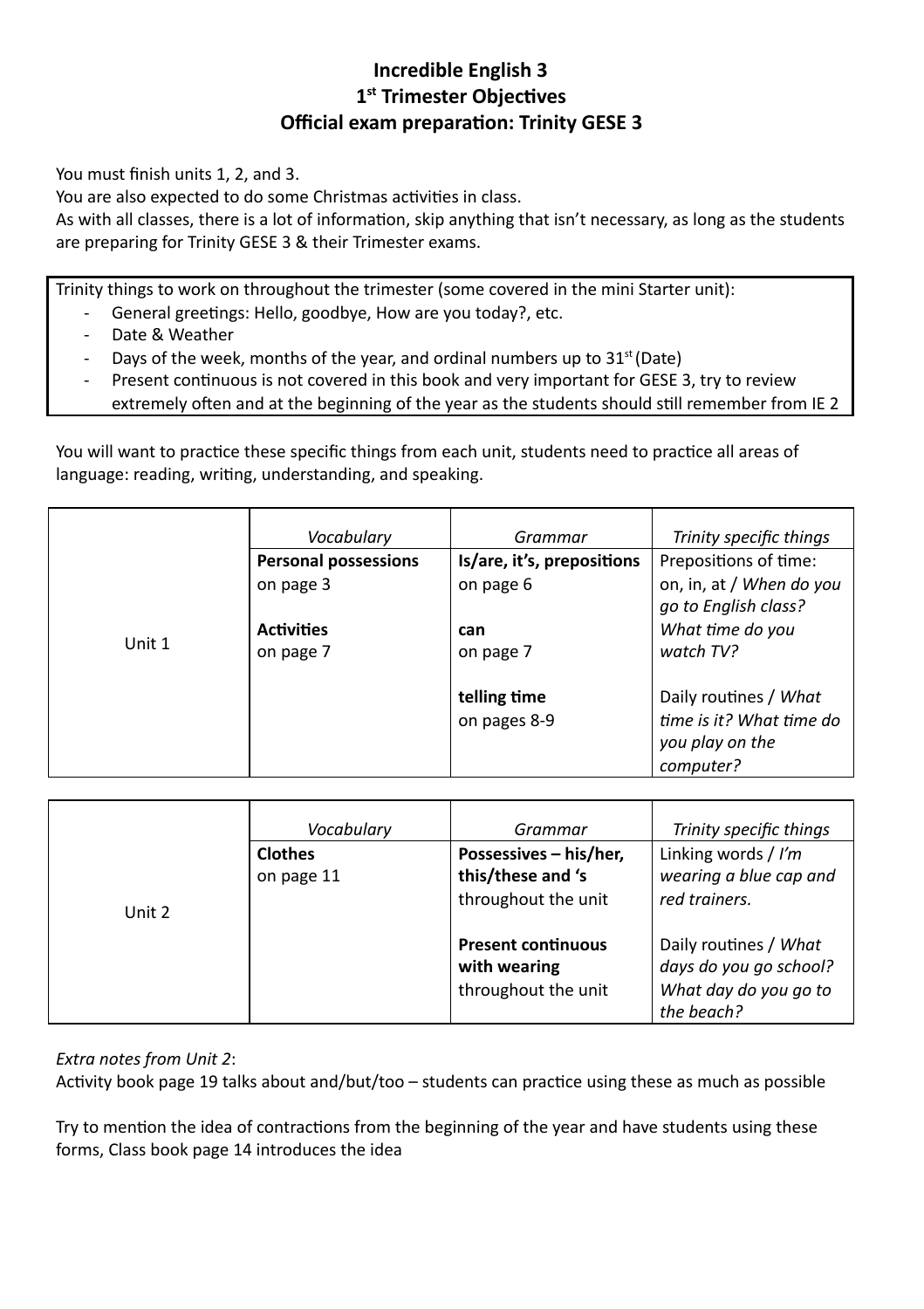|        | Vocabulary                  | Grammar                | Trinity specific things |
|--------|-----------------------------|------------------------|-------------------------|
|        | <b>Personal possessions</b> | Have got               | Introduce JOBS          |
|        | (related to camping)        | on page 22, throughout | vocabulary with         |
|        | on page 19                  | the unit               | pictures and start      |
| Unit 3 |                             |                        | playing games with      |
|        |                             | is/are, prepositions   | students to learn this  |
|        |                             | mostly in the Activity | necessary vocabulary.   |
|        |                             | book                   |                         |
|        |                             |                        | Stress: He's/She's a    |
|        |                             |                        | mechanic.               |

#### *Extra notes from Unit 3* :

Continue practicing contractions with students, Activity book page 29 has another activity

'Me and my world' // 'Revision' pages in Activity book (33-36) have some great Trinity practice activities with directions/locations & basic information questions/answers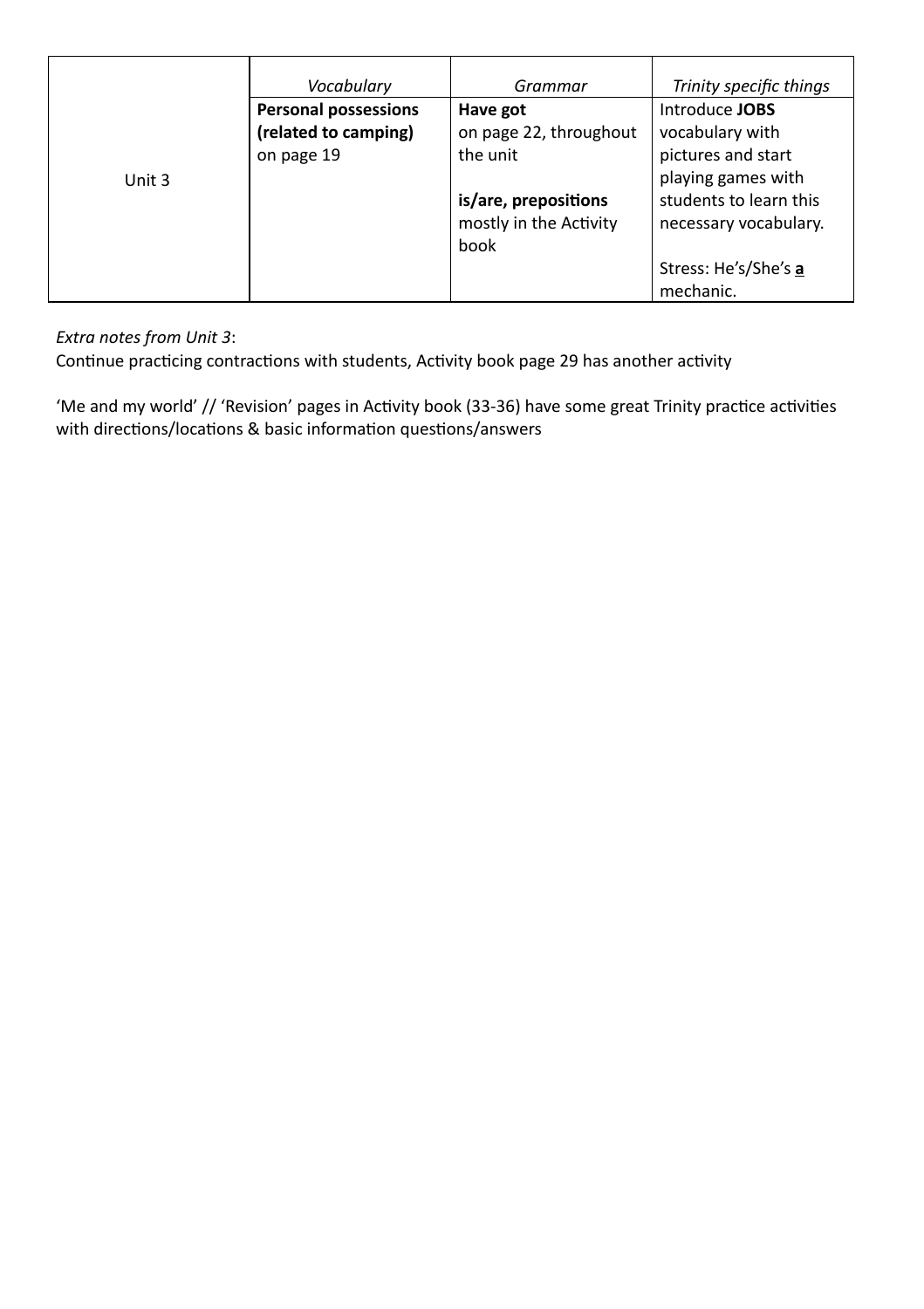### **Incredible English 3** 2<sup>nd</sup> Trimester Objectives **Official exam preparation: Trinity GESE 3**

You must finish units 4, 6, and 7. **YOU MUST SKIP UNIT 5!** 

If time allows, you can do some Easter activities in class.

As with all classes, there is a lot of information, skip anything that isn't necessary, as long as the students are preparing for Trinity GESE 3 & their Trimester exams.

Trinity things to work on throughout the trimester:

- Continue with general greetings, date, & weather on a daily basis
- Free time activities, what students enjoy doing in their free time *o* What do you like doing in your free time? Do you like to play the piano?
	- Continue reviewing present continuous
- Continue introducing and practicing different vocabulary for JOBS

You will want to practice these specific things from each unit, students need to practice all areas of language: reading, writing, understanding, and speaking.

|        | Vocabulary     | Grammar                | Trinity specific things   |
|--------|----------------|------------------------|---------------------------|
|        | <b>Animals</b> | Has got                | Classroom things/ What    |
|        | on page 29     | on page 32, throughout | can you see in the        |
|        |                | the unit               | classroom? What can       |
|        |                |                        | you see out the           |
| Unit 4 |                | like                   | window?                   |
|        |                | mostly in the Activity |                           |
|        |                | book                   | Linking words with free   |
|        |                |                        | time activities / In my   |
|        |                |                        | free time I like to dance |
|        |                |                        | and sing.                 |

*Extra notes from Unit 4* :

Since you are skipping unit 5, you can add in some grammar activities & games for **he likes/she likes**, this should be review for the students but won't be taught this year so make sure to practice it during Unit 4

A bit of information about contractions can be found in the Activity book page 40

|        | Vocabulary       | Grammar                        | Trinity specific things    |
|--------|------------------|--------------------------------|----------------------------|
|        | Places in a town | <b>Prepositions (opposite)</b> | Directions, locations,     |
|        | on page 45       | mostly in the Activity         | places in a local area (in |
|        |                  | book                           | front of, behind,          |
| Unit 6 | Places in the    |                                | opposite) / Where is the   |
|        | countryside      | There is/are                   | supermarket? How do I      |
|        | on page 50       | throughout the unit            | get to the park from       |
|        |                  |                                | Julie's house? etc.        |
|        |                  |                                |                            |

*Extra notes from Unit 6* :

This unit has some exceptional pages to help with directions, places in a local area, and locations which are all fundamental for Trinity GESE 3. Specifically, Class book page 49 & Activity book pages 58 and 66.

| Vocabulary<br>Jnit $7$ | Grammar | Trinity specific things |
|------------------------|---------|-------------------------|
|------------------------|---------|-------------------------|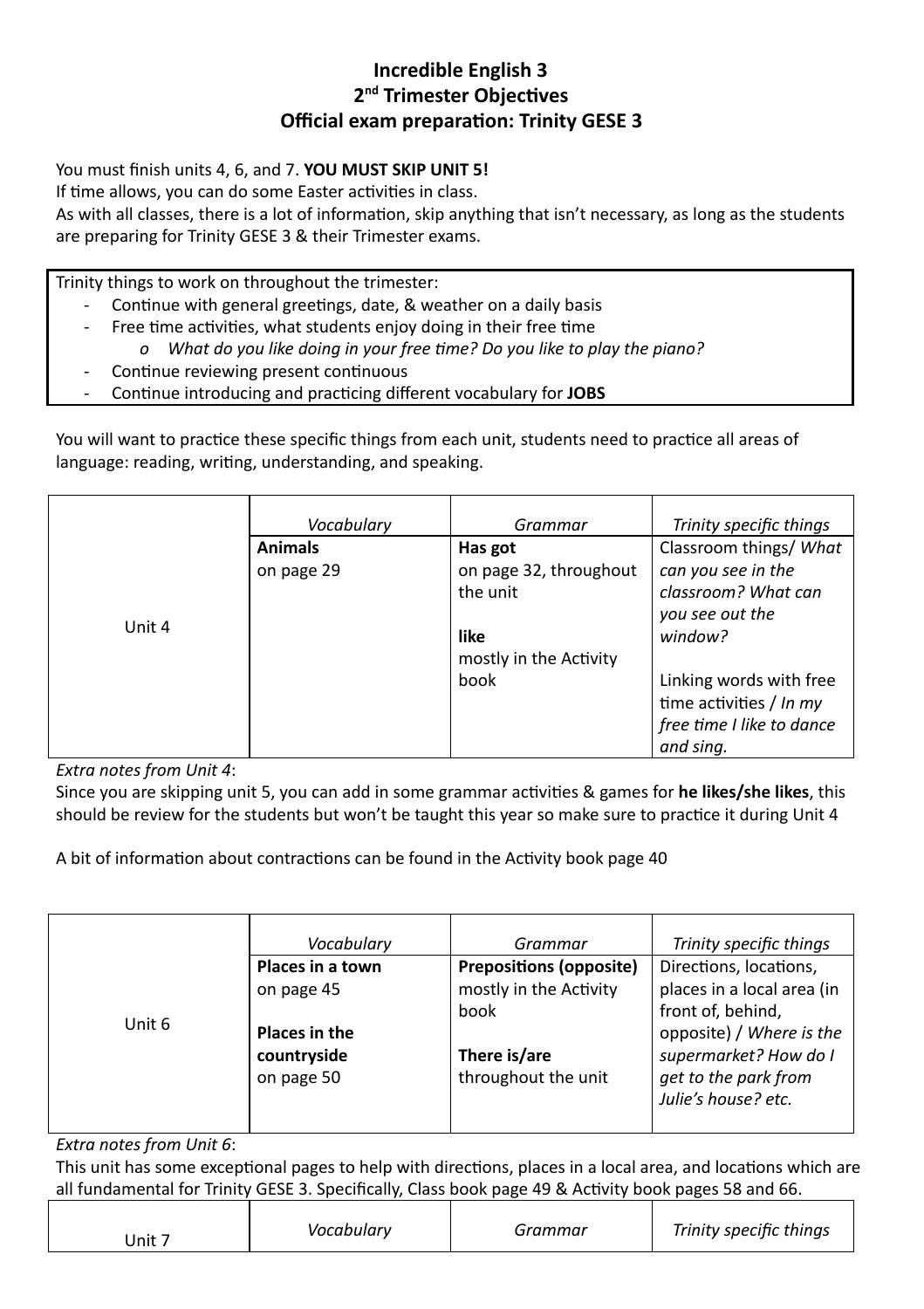| <b>Sports</b> | <b>Present simple</b>  | Daily routines, free time |
|---------------|------------------------|---------------------------|
| on page 55    | on page 58, throughout | activities, basic         |
|               | the unit               | questions, everyday life  |
|               |                        | and activities / Do you   |
|               |                        | play basketball? When     |
|               |                        | do you play chess?        |
|               |                        | What days do you have     |
|               |                        | science class? etc.       |
|               |                        |                           |
|               |                        | Stress: Can/can't vs. Do  |
|               |                        | / Can you play            |
|               |                        | basketball? Do you play   |
|               |                        | at the weekend?           |

#### *Extra notes from Unit 7* :

Lots of great activities in the Activity book pages 70-79 to help with the Trinity specific things listed for this unit.

Activity book page 75 specifically has activities to work with necessary prepositions of time for Trinity (on, in, at).